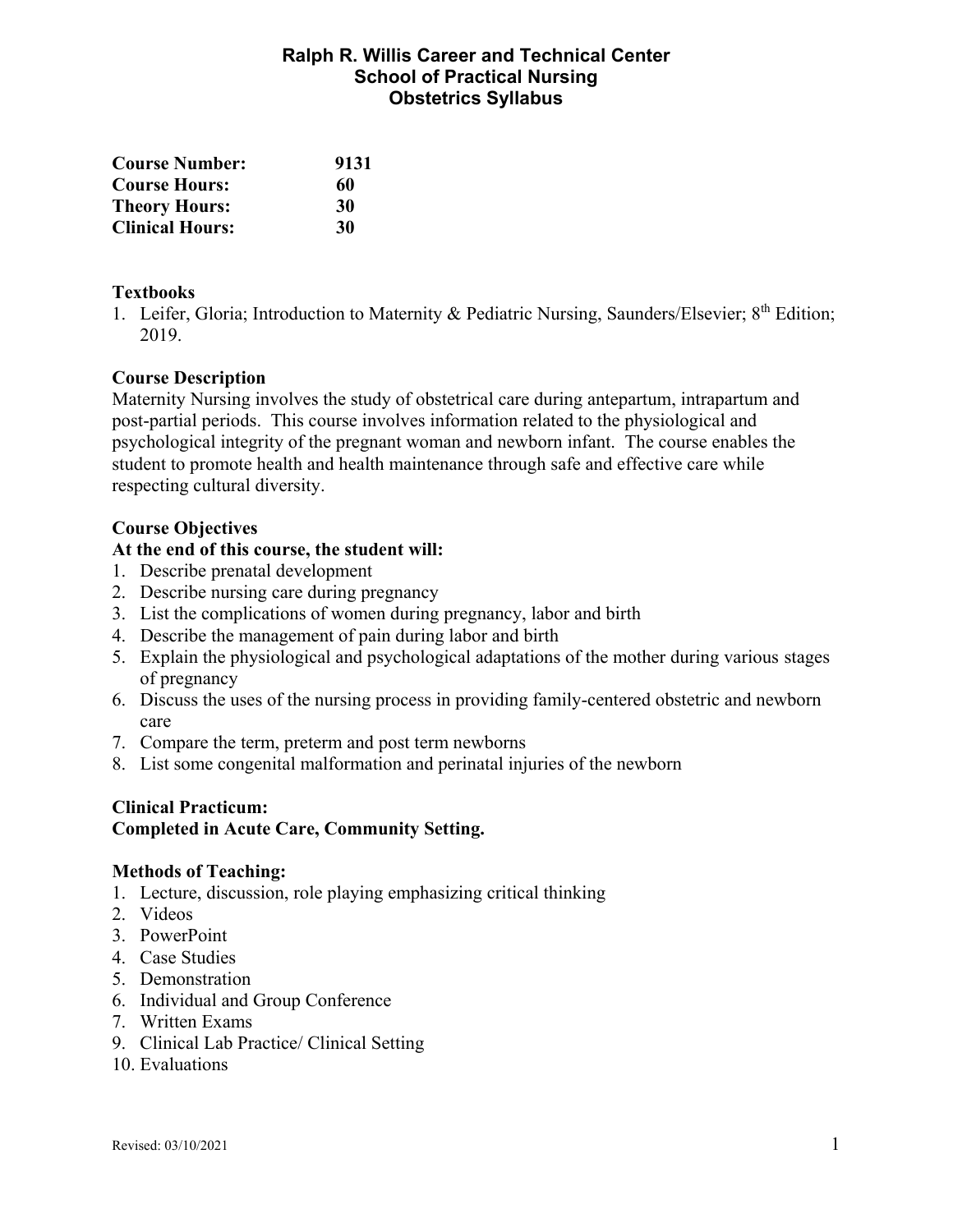# **Ralph R. Willis Career and Technical Center School of Practical Nursing Obstetrics Syllabus**

# **Student Responsibilities:**

- 1. Read assigned chapter.
- 2. Refer to and follow student monthly calendar for exam dates.
- 3. Attend lectures and demonstrations.
- 4. 3. Complete activities as assigned.
- 5. Participate in class/lab activities.
- 6. Discuss critical thinking activities associated with the lesson.
- 7. Refer and follow the policies as outlined and discussed in the Student Handbook.
- 8. Pass exams with a grade of 80% or higher.

# **Methods of Evaluation**

- 1. The following letter grade system is utilized for theory:
	- A  $93 100$
	- B 86 92
	- $C \t 80 85$
	- $F = 79 0$
- 2. The following grading calculation is utilized for theory: Exams 60% Quizzes 10% Final 30%
- 3. Evaluation Tools:
	- a. Oral Presentations
	- b. Written Exams
	- c. Laboratory Skills
	- d. Homework Assignments
	- e. Computer Exams
	- f. Clinical Skills
- 4. Make-up Exam**:**

A student who misses an exam must be prepared to take the exam immediately upon return or as directed by instructor. Students will automatically have 5% deducted. Students not making up exam on the morning of return to the classroom will receive a (0) zero.

5. Quizzes:

Students who are absent during a quiz will receive a Zero. Quizzes are NOT made up.

- 6. See student monthly calendar for schedule of exam dates.
- 7. See Student Handbook for clinical grading guidelines.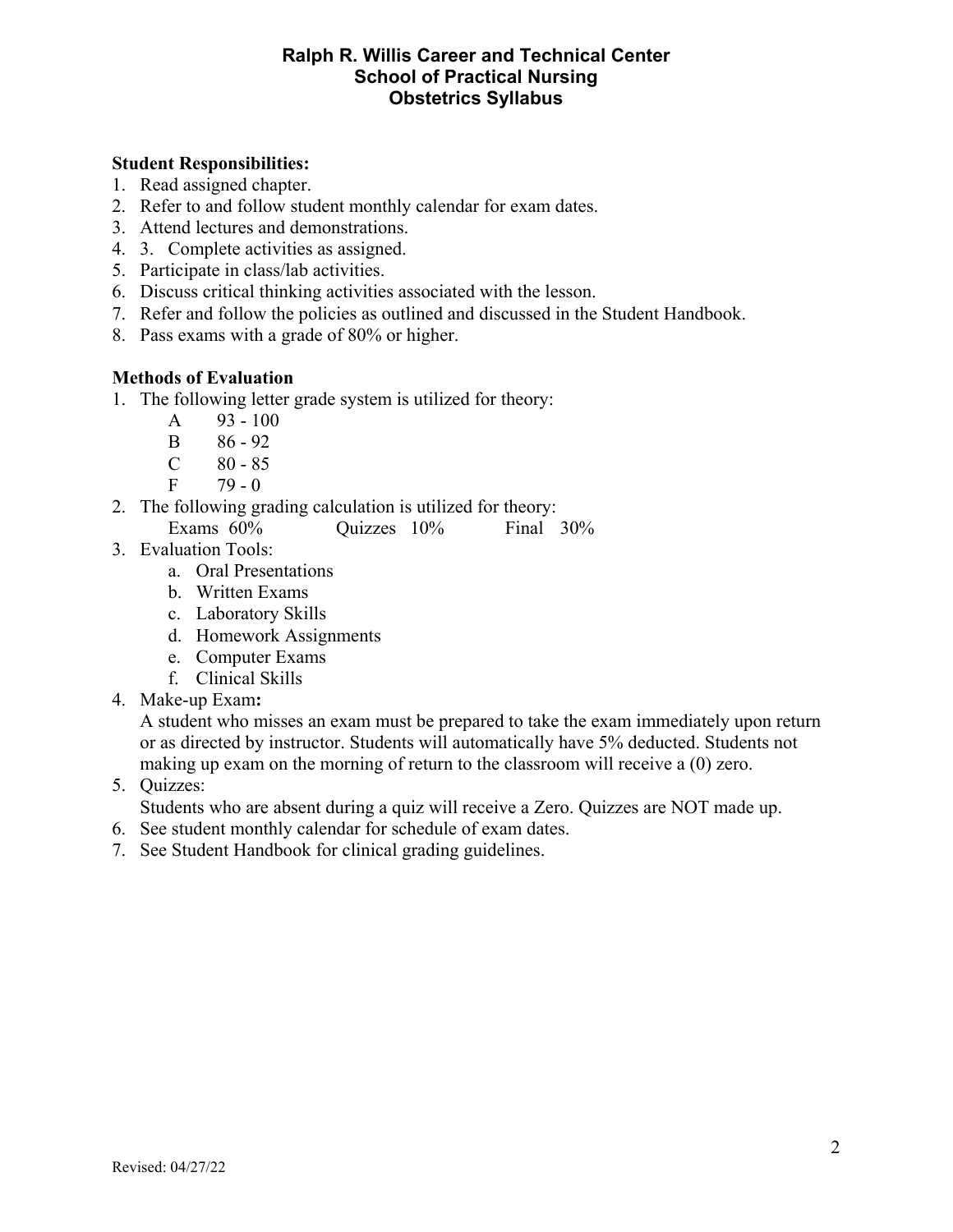# **December 2022**



| Sunday         | Monday                                                                                                    | Tuesday                                                                                                              | Wednesday                                                                                                          | Thursday                                                                                               | Friday                                                                                                                                   | Saturday                                                                     |
|----------------|-----------------------------------------------------------------------------------------------------------|----------------------------------------------------------------------------------------------------------------------|--------------------------------------------------------------------------------------------------------------------|--------------------------------------------------------------------------------------------------------|------------------------------------------------------------------------------------------------------------------------------------------|------------------------------------------------------------------------------|
|                |                                                                                                           |                                                                                                                      |                                                                                                                    | $\mathbf{1}$<br>G&D CH 11<br>Test 1HR<br><b>G&amp;D CH 15</b><br>2HRS<br><b>G&amp;D CH 16</b><br>3HRS  | $\overline{2}$<br><b>G&amp;D CH 15</b><br>Test 1HR<br><b>G&amp;D CH 16</b><br>1HR<br><b>G&amp;D CH 17</b><br>4HRS                        | 3<br>$SS - 12HRS$                                                            |
| $\overline{a}$ | 5<br><b>G&amp;D CH 16</b><br>Test 1HR<br><b>G&amp;D CH 17</b><br>Test 1HR<br><b>G&amp;D CH 18</b><br>4HRS | 6<br>G&D CH 18<br>Test<br>1HR<br><b>G&amp;D CH 19</b><br>4HRS<br>G&D CH <sub>20</sub><br>1HR                         | $\overline{7}$<br><b>G&amp;D CH 19</b><br>Test 1HR<br><b>G&amp;D CH 20</b><br>3HRS<br><b>G&amp;D CH 12</b><br>2HRS | 8<br><b>G&amp;D CH 20</b><br>Test<br>1HR<br><b>G&amp;D CH 12</b><br>2HRS<br>OB CH <sub>3</sub><br>3HRS | $\mathsf{Q}$<br><b>G&amp;D CH 12</b><br>Test<br>1HR<br>OB CH 3 Test<br>.5HRS<br>OB CH <sub>4</sub><br>2HRS<br>OB CH <sub>5</sub><br>2HRS | 10<br>$SS - 22HRS$<br>$OB - 7.5HRS$<br>Total-<br><b>29.5HRS</b>              |
| 11             | 12<br>G&D Final<br>2HRS<br><b>Class Meeting</b><br>2HRS                                                   | 13<br>OB CH 4-5 Test<br>1HR<br>OB CH <sub>6</sub><br>2HRS<br>OB CH <sub>7</sub><br>2HRS<br>OB CH <sub>8</sub><br>1HR | 14<br>OB CH 6-7 Test<br>1HR<br>OB CH <sub>8</sub><br>1HR<br>OB CH 9<br>2HRS<br>OB CH 10<br>2HRS                    | 15<br><b>OB CH 8-10</b><br>Test 1.5HRS<br>OB CH <sub>12</sub><br>2HRS<br>OB CH <sub>13</sub><br>2HRS   | 16<br>OB CH 12-13<br>Test 1HR<br>OB CH 14<br>2HRS<br>Student<br>Evaluations<br>3HRS                                                      | 17<br>$SS - 5HRS$<br>$OB - 20.5HRS$<br>$SD-2HRS$<br>Total-<br><b>27.5HRS</b> |
| 18             | 19<br>OB CH 14 Test<br>.5HRS<br><b>CNA</b> Review<br>6HRS                                                 | 20<br><b>CNA</b><br>6HRS                                                                                             | 21<br>Professional<br>Learning<br>No School                                                                        | 22<br>No School<br>Christmas<br><b>Break</b>                                                           | 23<br>No School<br>Christmas<br><b>Break</b>                                                                                             | 24<br>$SS - 12HRS$<br>OB-.5HRS<br>Total-<br><b>12.5HRS</b>                   |
| 25             | 26<br>No School<br>Christmas<br><b>Break</b>                                                              | 27<br>No School<br>Christmas<br><b>Break</b>                                                                         | 28<br>No School<br>Christmas<br><b>Break</b>                                                                       | 29<br>No School<br>Christmas<br><b>Break</b>                                                           | 30<br>No School<br>Christmas<br><b>Break</b>                                                                                             | 31                                                                           |